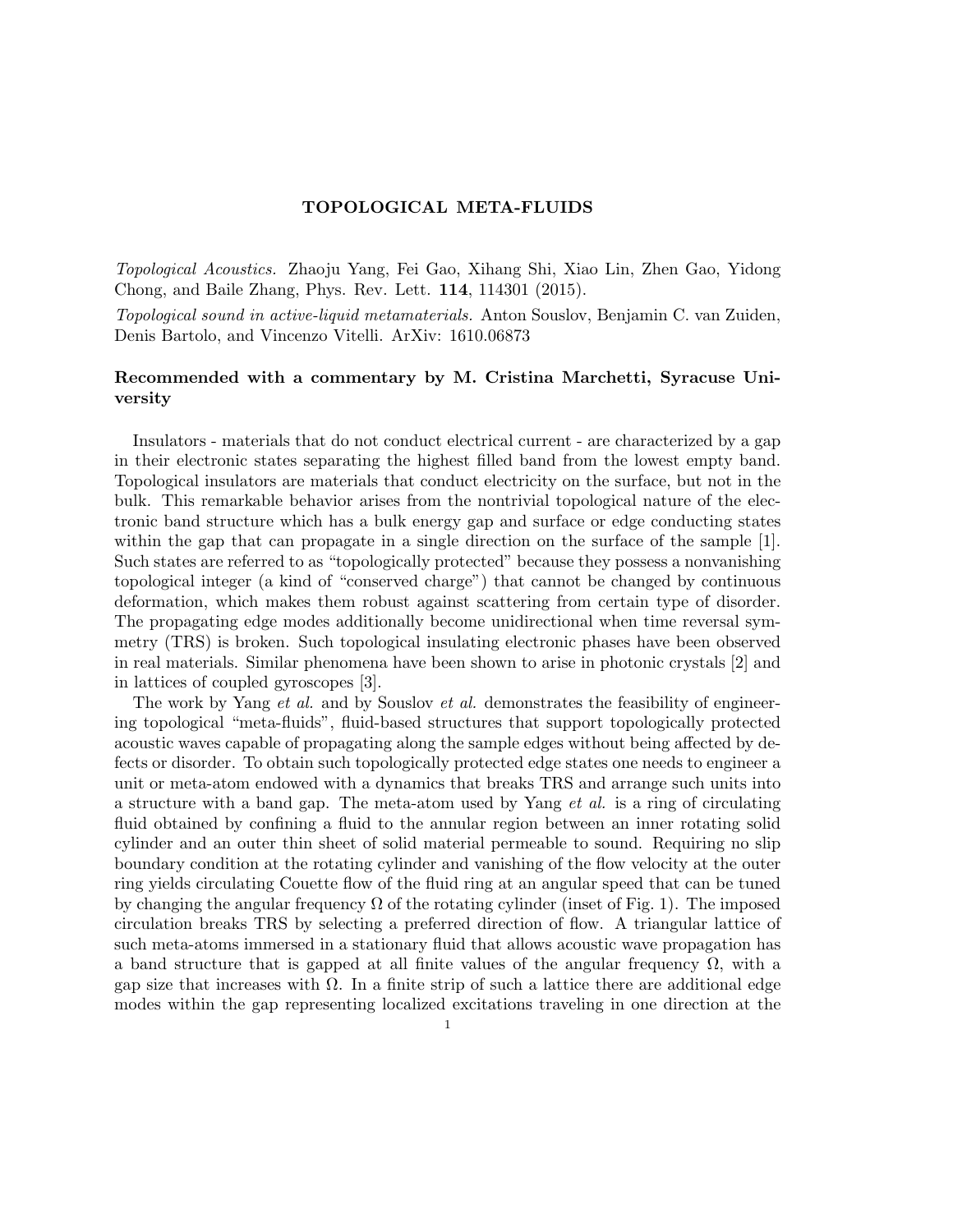## 2 TOPOLOGICAL META-FLUIDS



FIGURE 1. Left: The lattice of externally driven circulating currents designed by Yang et al. Right: The Lieb lattice of active current rings from Souslov et al. supports an acoustic edge state that goes around a defect.

top and bottom of the long sides of the strip. The one-way nature of such modes protects them from backscattering from impurities, providing a robust shielding mechanism that the authors suggest may have application to soundproofing technologies.

Souslov et al. go one step further by designing TRS-breaking meta-atoms out of active fluids. Active systems are collections of interacting self-propelled entities, such as birds, bacteria or engineered microswimmers. Such "active particles" are intrinsically out of equilibrium and the resulting active materials exhibit striking behavior not possible in passive matter [4]. For instance, active fluids, such as bacterial suspensions, flow spontaneously with no externally applied forces. An active fluid confined to a ring exhibits circulating flows that break rotational symmetry spontaneously, hence right-handed and left-handed flows are equally likely. A lattice of such rings connected by channels that allow the active fluid to flow between neighboring rings leads a stable steady state consisting of a lattice of flowing circular currents that can acquire ferromagnetic or antiferromagnitc order upon tuning the width of the connecting channels. These remarkable self-sustained steady states have been demonstrated recently in bacterial suspensions [5]. Souslov *et al.* examine the band structure of a finite lattice of such circulating current rings and demonstrate that certain lattice structures yield a gapped band structure with one-way edge modes associated with topologically protected states. In other words, the system supports sounds waves that propagate unidirectionally along the sample edges and are protected from backscattering by impurities or lattice defects. Note that the active fluids in question are overdamped, due to their interaction with a substrate. Overdamped fluids do not support truly long wavelength sound waves that arise form the interplay of elasticity and inertia, although they can support propagating waves over a finite range of wavelengths. In overdamped polar liquids sound modes originate from Goldstone modes due to the spontaneously broken orientational symmetry and hence are generic.

Both papers also show that the existence of topologically protected states can be understood by examining a generic continuum theory - the fluid Navier-Stokes equations in the case of the externally driven current rings of Yang *et al.*, and the so-called Toner-Tu equations that provide a well established continuum theory of polar active fluids in the case of the self-spinning current rings of Souslov et al. In both cases the continuum theory